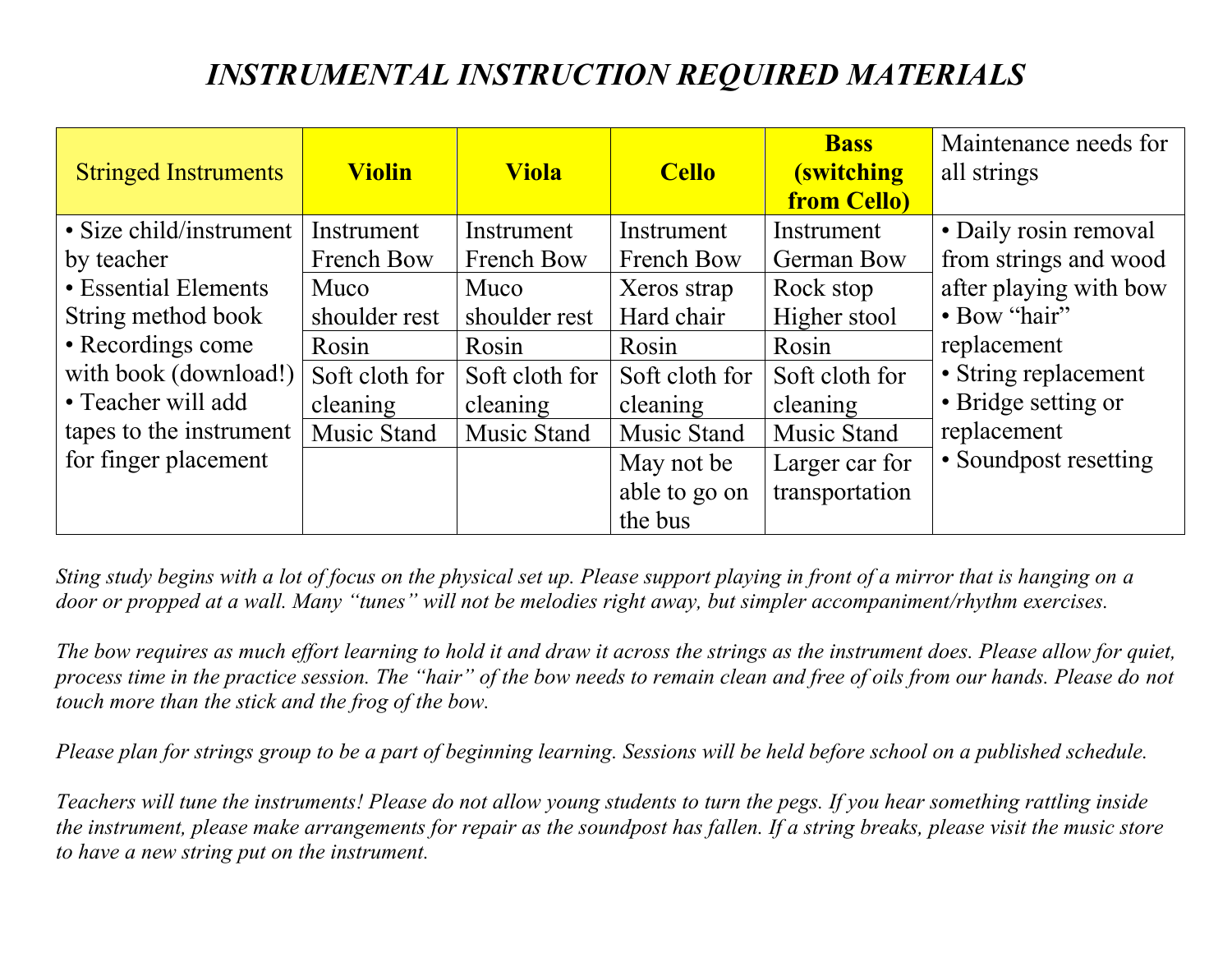| Woodwind              | <b>Flute</b>                                | <b>Clarinet</b>                             | <b>Saxophone</b>           | Maintenance needs                                      |
|-----------------------|---------------------------------------------|---------------------------------------------|----------------------------|--------------------------------------------------------|
| Instruments           |                                             |                                             |                            | for most woodwinds                                     |
| • Standard size       | Instrument                                  | Instrument                                  | Instrument                 | • regular                                              |
| • We will use part of | Cleaning rod                                | <b>Cork Grease</b>                          | <b>Cork Grease</b>         | replacement of reeds                                   |
| the instrument at     | Cleaning Cloth                              | Rico Reeds                                  | Rico Reeds                 | • additional cork                                      |
| first                 | Be careful not to push the                  | $v$ 2, v 2.5, v 3, v 3.5                    | v 2, v 2.5, v 3            | grease                                                 |
| • Sound Innovations   | cork out of the head joint<br>when cleaning |                                             | then jazz/classical        | • if thin metal rods                                   |
| Book 1 with           | Music Stand                                 | Thumb rest/cushion                          | Neck strap                 | are bent, then it is                                   |
| recordings and        |                                             | Cloth swab                                  | Cloth swab                 | difficult to repair $-$<br>only hold the instrument in |
| videos                |                                             | Music Stand                                 | Music Stand                | certain places                                         |
| • Oboe and Bassoon    |                                             | Mouthpieces and ligatures can need          |                            | • pads are to seal the                                 |
| study is encouraged   |                                             | replaced if they are not producing the best |                            | air into the                                           |
| at the secondary      |                                             | tone. If dropped, then they may chip and    |                            | $instrument - may need$                                |
| level (starting on    |                                             | need replaced. They can be pricey!          | replaced                   |                                                        |
| any woodwind will     |                                             | By $\#110$ – neck                           | May need transportation if |                                                        |
| help that process)    |                                             | $strap-provided$                            | the bus is full.           |                                                        |

*Woodwind study begins with producing a representative tone on parts of the instrument. PLEASE do not ask to see the whole instrument played for a few lessons. We will be focusing on protecting the fragile parts of the instrument and avoiding bad habits if the instrument is large or heavy. Reeds will be broken (money wasted) if handled by someone who has not learned the value and procedure for placing them on the mouthpiece.*

*Please support playing in front of a mirror to watch the formation of the mouth. Sometimes a 5 minute practice session with just the first part of the instrument is valid for a day of development. Flute players should only play for a few minutes as often as possible. Please do not require a solid block of time for a few weeks.*

*Since we are blowing into/over all of these instruments, please encourage good hygiene before playing and wiping away the condensation when finished. Reeds should be stored in the holder, not on the mouthpiece under the ligature.*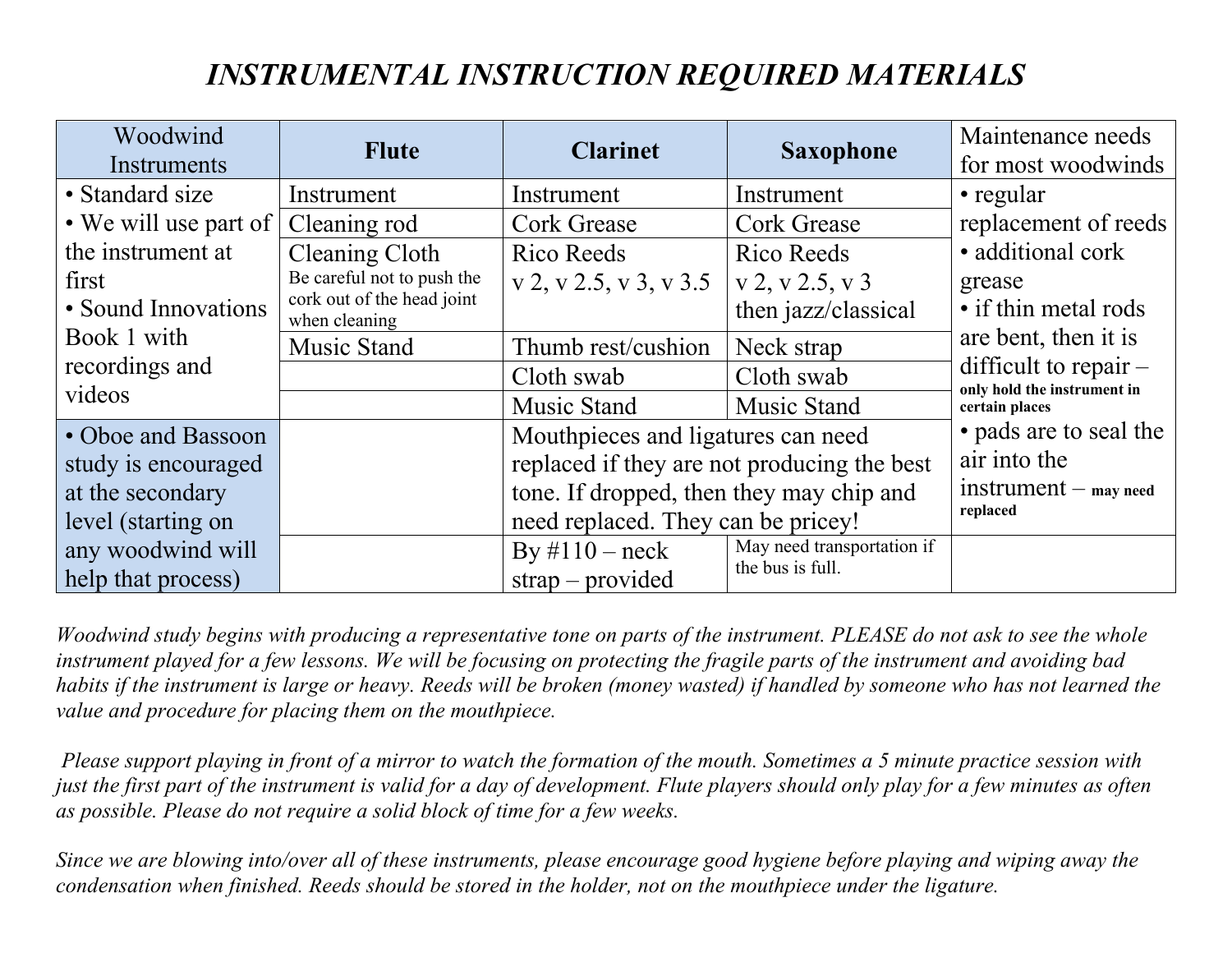| <b>Brass Instruments</b> |                    |                         | <b>Trombone</b>  | Maintenance needs     |
|--------------------------|--------------------|-------------------------|------------------|-----------------------|
|                          | <b>Trumpet</b>     | <b>Baritone</b>         |                  | for brass instruments |
| • Standard size          | Instrument         | Instrument              | Instrument       | • oiling of valves    |
| • Mouthpiece first       | Mouthpiece         | Mouthpiece              | Mouthpiece       | • annual greasing of  |
| everyday                 |                    |                         |                  | slides                |
| • Sound Innovations      | Valve $Oil -$      | Valve $Oil -$           | Water bottle for | • EMPTY WATER         |
| Book 1 with CD and       | Menchey or Al Cass | Menchey or Al Cass      | spritzing slide  | before putting the    |
| DVD or online            | Fast recommended   | <b>Fast recommended</b> |                  | instrument in the     |
| access to videos         |                    |                         |                  | case                  |
| • Switching to           | Slide Grease       | <b>Slide Grease</b>     | Slide Cream      | • Monthly exercising  |
| French horn is           |                    |                         |                  | of slides             |
| encouraged in MS         |                    |                         |                  |                       |
|                          | Music stand        | Music stand             | Music stand      |                       |
|                          |                    | May need                |                  |                       |
|                          |                    | transportation.         |                  |                       |

*Brass instruments require a unique skill of "buzzing the lips." This is an athletic-type development. Please discourage long practice sessions and encourage soft before loud, low before high, long before short and slow before fast. Many of the best habits are created during the warm-up session. Please understand that we need to work with just the lips for air support, flexibility and endurance before playing the whole instrument. You will undoubtedly hear some recognizable buzzing, but it may be a few weeks before you hear those same tunes on the whole instrument. Much of the process of successfully playing the brass instruments is in hearing/singing before blowing/buzzing. Please support the buzzing sounds and singing as part of the practice session.*

*Water must be emptied into a trash can with a bag or another appropriate receptacle during and after every practice session. The condensation and oil will surely ruin a floor or stain a carpet if drained inappropriately.*

*Should the mouthpiece become "stuck" in the instrument, please contact the teacher and bring the case with the instrument to have the teacher use the correct tool for removing the mouthpiece.*